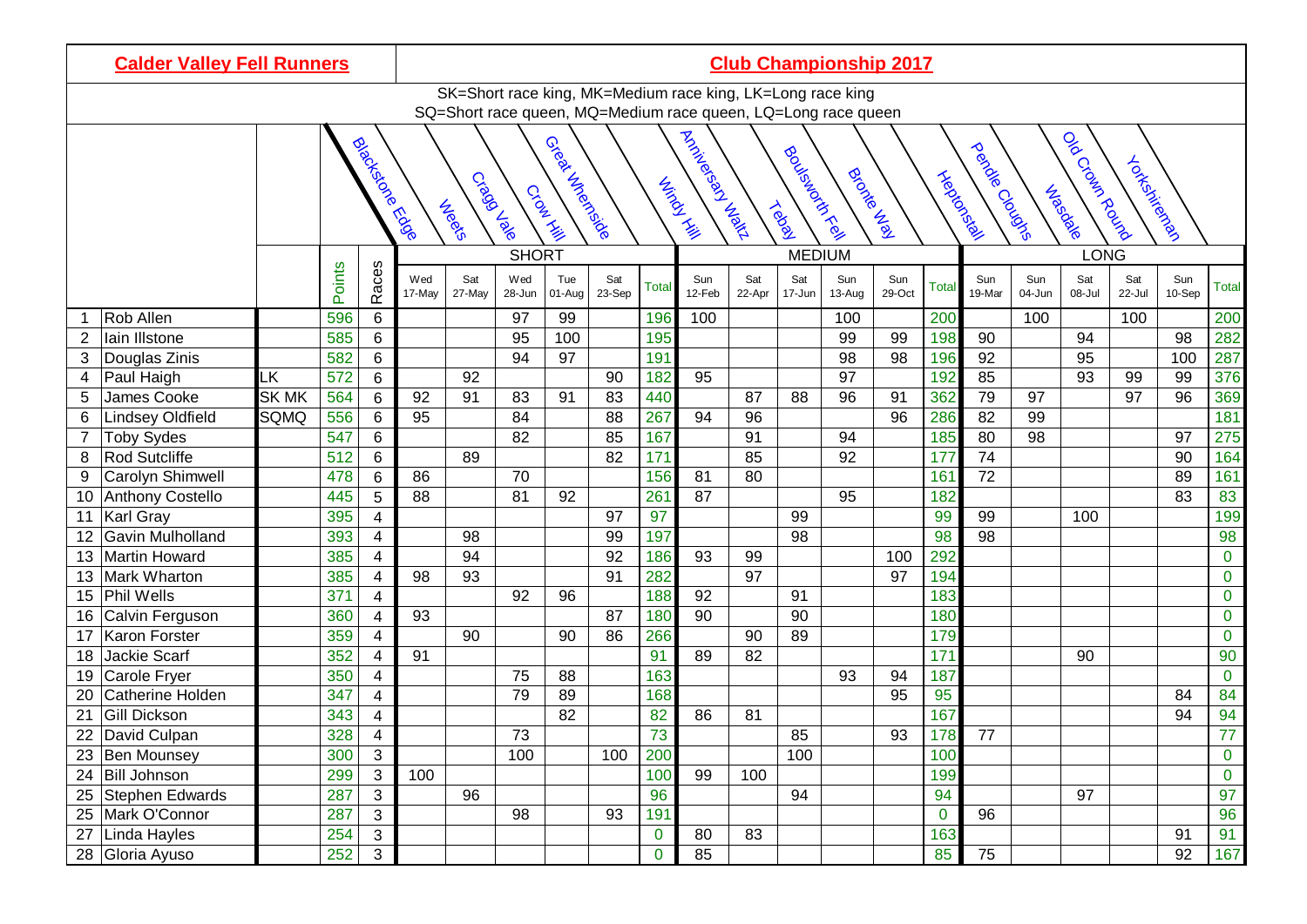|                             | Aricle Property of Prince<br>Great Street<br><b>Biocks</b> coe Ecole<br>Books KKR<br>Brockey<br>Cragalage<br>Minds R.<br>Croat Kill<br><b>Meeta</b><br><b>Tegal</b> |                |               |               |               |               |               |                |               |               |               |               |               |                | Ob Croan Rousial<br>pendolousian<br>Yokemiecker<br><b>Heldong</b><br>Jubedale |               |               |               |               |              |  |  |
|-----------------------------|---------------------------------------------------------------------------------------------------------------------------------------------------------------------|----------------|---------------|---------------|---------------|---------------|---------------|----------------|---------------|---------------|---------------|---------------|---------------|----------------|-------------------------------------------------------------------------------|---------------|---------------|---------------|---------------|--------------|--|--|
|                             |                                                                                                                                                                     |                |               | <b>SHORT</b>  |               |               |               |                |               |               |               | <b>MEDIUM</b> |               |                | <b>LONG</b>                                                                   |               |               |               |               |              |  |  |
|                             | Points                                                                                                                                                              | Races          | Wed<br>17-May | Sat<br>27-May | Wed<br>28-Jun | Tue<br>01-Aug | Sat<br>23-Sep | <b>Total</b>   | Sun<br>12-Feb | Sat<br>22-Apr | Sat<br>17-Jun | Sun<br>13-Aug | Sun<br>29-Oct | <b>Total</b>   | Sun<br>19-Mar                                                                 | Sun<br>04-Jun | Sat<br>08-Jul | Sat<br>22-Jul | Sun<br>10-Sep | <b>Total</b> |  |  |
| <b>Tamsin Cooke</b><br>29   | 251                                                                                                                                                                 | 3              | 85            |               |               |               |               | 85             |               | 78            |               |               | 88            | 166            |                                                                               |               |               |               |               | $\mathbf 0$  |  |  |
| John Nunn<br>30             | 247                                                                                                                                                                 | $\mathbf{3}$   |               |               | 72            | 79            |               | 151            |               |               |               |               |               | $\mathbf 0$    |                                                                               |               |               | 96            |               | 96           |  |  |
| Kate Pope<br>31             | 243                                                                                                                                                                 | $\mathbf{3}$   |               |               |               |               |               | $\mathbf 0$    | 79            |               |               |               |               | 79             | 71                                                                            |               |               |               | 93            | 164          |  |  |
| Ruth Thompson-Davi<br>32    | 240                                                                                                                                                                 | $\mathfrak{S}$ |               |               |               | 78            |               | 78             | 76            |               |               |               |               | 76             |                                                                               |               |               |               | 86            | 86           |  |  |
| 33<br>Eileen McDonach       | 233                                                                                                                                                                 | $\mathfrak{S}$ |               |               | 66            |               |               | 66             |               |               |               |               | 90            | 90             |                                                                               |               |               |               | 77            | 77           |  |  |
| Elina Nhinda-Latyo<br>34    | 232                                                                                                                                                                 | $\mathbf{3}$   |               |               | 65            |               |               | 65             |               |               |               |               | 89            | 89             |                                                                               |               |               |               | 78            | 78           |  |  |
| Manhar Patel<br>35          | 231                                                                                                                                                                 | $\mathbf{3}$   |               |               |               |               |               | $\mathbf{0}$   | 82            | 76            |               |               |               | 158            | 73                                                                            |               |               |               |               | 73           |  |  |
| Alex Whittem<br>36          | 199                                                                                                                                                                 | $\sqrt{2}$     |               | 100           | 99            |               | 96            | 295            |               |               |               |               |               | $\mathbf 0$    |                                                                               |               |               |               |               | $\bf{0}$     |  |  |
| Andy Swift<br>36            | 199                                                                                                                                                                 | $\sqrt{2}$     |               |               |               |               |               | $\mathbf 0$    |               |               |               |               |               | $\mathbf 0$    | 100                                                                           |               | 99            |               |               | 199          |  |  |
| Roman Sustovas<br>38        | 195                                                                                                                                                                 | $\overline{c}$ | 99            |               | 96            |               |               | 195            |               |               |               |               |               | $\mathbf 0$    |                                                                               |               |               |               |               | $\bf{0}$     |  |  |
| <b>Tim Ellis</b><br>39      | 192                                                                                                                                                                 | $\sqrt{2}$     |               | 99            |               |               |               | 99             |               |               | 93            |               |               | 93             |                                                                               |               |               |               |               | $\mathbf 0$  |  |  |
| lan Symington<br>39         | 192                                                                                                                                                                 | $\overline{2}$ |               |               |               |               |               | $\mathbf 0$    |               |               |               |               |               | $\overline{0}$ | 94                                                                            |               | 98            |               |               | 192          |  |  |
| Shaun Godsman<br>39         | 192                                                                                                                                                                 | $\sqrt{2}$     |               |               |               |               | 95            | 95             |               |               | 97            |               |               | 97             |                                                                               |               |               |               |               | $\mathbf 0$  |  |  |
| Andy Thorpe2<br>42          | 191                                                                                                                                                                 | $\overline{c}$ |               |               |               |               |               | $\mathbf 0$    | 98            |               |               |               |               | 98             | 93                                                                            |               |               |               |               | 93           |  |  |
| Mark Taylor<br>42           | 191                                                                                                                                                                 | $\overline{2}$ |               | 95            |               |               |               | 95             |               |               | 96            |               |               | 96             |                                                                               |               |               |               |               | $\mathbf 0$  |  |  |
| <b>Jason Williams</b><br>42 | 191                                                                                                                                                                 | $\overline{2}$ |               | 97            |               |               | 94            | 191            |               |               |               |               |               | $\mathbf 0$    |                                                                               |               |               |               |               | $\bf{0}$     |  |  |
| <b>Paul Gilbert</b><br>45   | 189                                                                                                                                                                 | $\sqrt{2}$     | 96            |               | 93            |               |               | 189            |               |               |               |               |               | $\mathbf 0$    |                                                                               |               |               |               |               | $\mathbf 0$  |  |  |
| Stephen Smithies<br>46      | 188                                                                                                                                                                 | $\overline{2}$ |               |               |               |               |               | $\mathbf 0$    | 96            |               | 92            |               |               | 188            |                                                                               |               |               |               |               | $\bf{0}$     |  |  |
| Phil Scarf<br>47            | 187                                                                                                                                                                 | 2              |               |               |               |               |               | $\mathbf{0}$   | 91            |               |               |               |               | 91             |                                                                               |               | 96            |               |               | 96           |  |  |
| Andrew Wright<br>47         | 187                                                                                                                                                                 | $\overline{c}$ | 94            |               | 88            | 93            |               | 275            |               |               |               |               |               | $\mathbf 0$    |                                                                               |               |               |               |               | $\mathbf 0$  |  |  |
| Matt Ray<br>49              | 186                                                                                                                                                                 | $\overline{2}$ |               |               | 91            | 95            | 89            | 275            |               |               |               |               |               | $\mathbf 0$    |                                                                               |               |               |               |               | $\mathbf 0$  |  |  |
| Ben Frechette<br>50         | 184                                                                                                                                                                 | $\sqrt{2}$     |               |               |               |               |               | $\mathbf 0$    | 97            |               |               |               |               | 97             | 87                                                                            |               |               |               |               | 87           |  |  |
| Jonathan Emberton<br>50     | 184                                                                                                                                                                 | $\sqrt{2}$     | 97            |               | 87            |               |               | 184            |               |               |               |               |               | $\mathbf 0$    |                                                                               |               |               |               |               | $\mathbf 0$  |  |  |
| Helen Buchan<br>52          | 183                                                                                                                                                                 | $\sqrt{2}$     |               |               |               |               |               | $\mathbf 0$    |               | 92            |               |               |               | 92             |                                                                               |               | 91            |               |               | 91           |  |  |
| Richard Ingram<br>53        | 179                                                                                                                                                                 | $\sqrt{2}$     |               |               | 85            | 94            |               | 179            |               |               |               |               |               | $\mathbf 0$    |                                                                               |               |               |               |               | $\bf{0}$     |  |  |
| 54 Bob Howard               | 178                                                                                                                                                                 | $\overline{2}$ |               |               |               |               |               | $\mathbf 0$    | 84            | 86            |               |               | 92            | 262            |                                                                               |               |               |               |               | $\mathbf 0$  |  |  |
| 55 Richard Sunderland       | 176                                                                                                                                                                 | $\overline{2}$ |               |               |               |               |               | $\mathbf 0$    |               | 95            |               |               |               | 95             | 81                                                                            |               |               |               |               | 81           |  |  |
| 56 Jo Buckley               | 175                                                                                                                                                                 | $\overline{2}$ |               |               |               |               |               | $\mathbf{0}$   |               | 89            |               |               |               | 89             | 86                                                                            |               |               |               |               | 86           |  |  |
| 56 Dan Biggs                | 175                                                                                                                                                                 | $\overline{2}$ |               |               |               |               |               | $\overline{0}$ |               | 88            | 87            |               |               | 175            |                                                                               |               |               |               |               | $\mathbf{0}$ |  |  |
| 58 John Tayler              | 169                                                                                                                                                                 | $\overline{2}$ |               |               |               | 83            |               | 83             |               |               | 86            |               |               | 86             |                                                                               |               |               |               |               | $\mathbf 0$  |  |  |
| 59 Joanna Stevens           | 165                                                                                                                                                                 | $\overline{2}$ | 89            |               | 76            |               |               | 165            |               |               |               |               |               | $\bf{0}$       |                                                                               |               |               |               |               | $\bf{0}$     |  |  |
| 60 Andrew Davies            | 160                                                                                                                                                                 | $\overline{2}$ |               |               | 78            |               |               | 78             |               |               |               |               |               | $\overline{0}$ |                                                                               |               |               |               | 82            | 82           |  |  |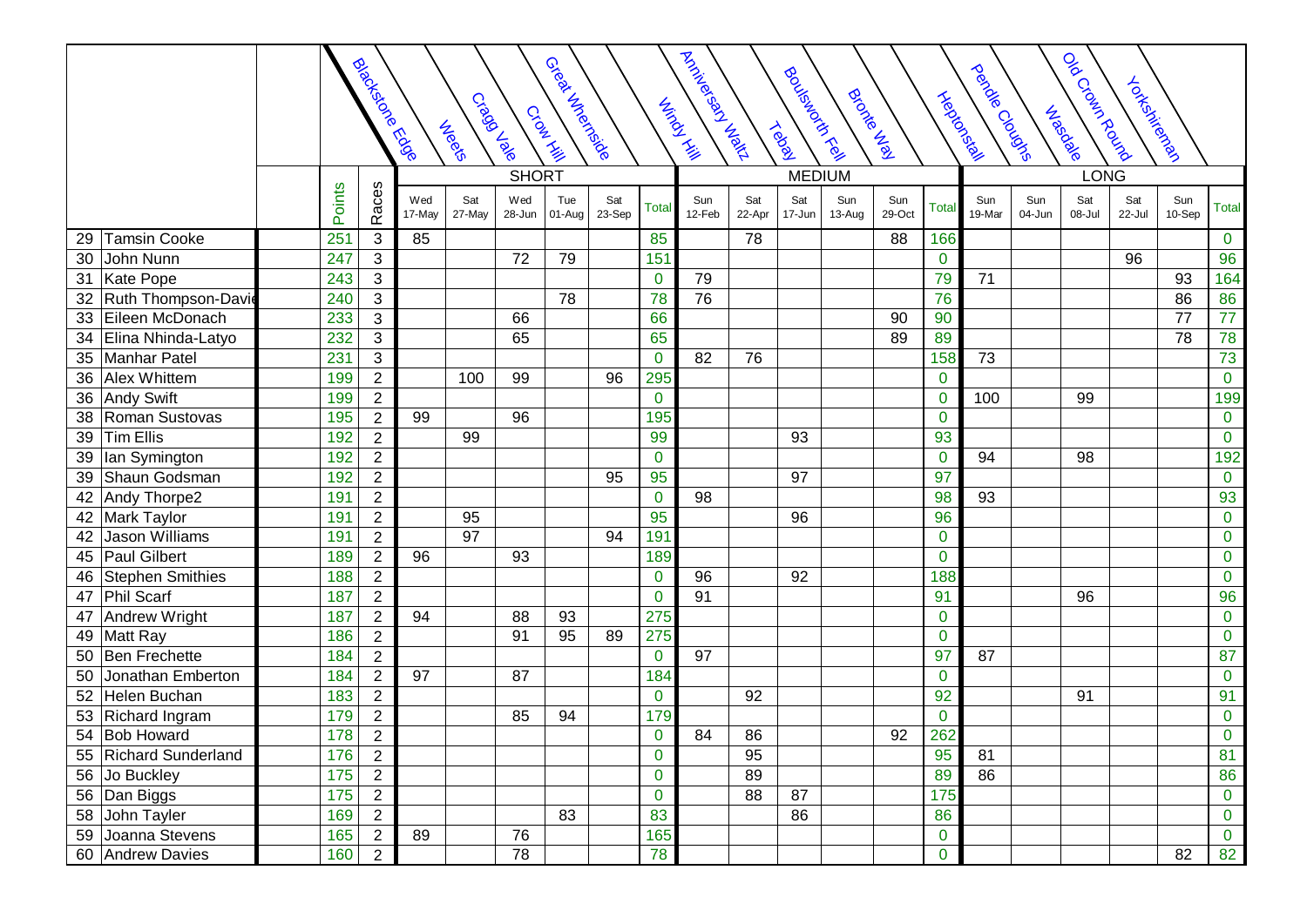|                                |        | <b>Biocks</b> coce Edde |               | Craga Jale<br><b>Neetc</b> |               | Great Street<br>Croat Time |               |                 | Activities of Julian Library<br>Oocounce Rousian<br>pec <sup>ododo</sup><br>Roution Kickell<br>Yokemiechen<br><b>Brocked</b><br><b>Heldong</b><br><b>Minds</b> Life<br>Jubedale<br><b>Tegal</b> |               |               |               |               |                |               |               |               |               |               |                |  |
|--------------------------------|--------|-------------------------|---------------|----------------------------|---------------|----------------------------|---------------|-----------------|-------------------------------------------------------------------------------------------------------------------------------------------------------------------------------------------------|---------------|---------------|---------------|---------------|----------------|---------------|---------------|---------------|---------------|---------------|----------------|--|
|                                |        | <b>SHORT</b>            |               |                            |               |                            |               |                 |                                                                                                                                                                                                 |               | <b>MEDIUM</b> |               |               | <b>LONG</b>    |               |               |               |               |               |                |  |
|                                | Points | Races                   | Wed<br>17-May | Sat<br>27-May              | Wed<br>28-Jun | Tue<br>01-Aug              | Sat<br>23-Sep | <b>Total</b>    | Sun<br>12-Feb                                                                                                                                                                                   | Sat<br>22-Apr | Sat<br>17-Jun | Sun<br>13-Aug | Sun<br>29-Oct | <b>Total</b>   | Sun<br>19-Mar | Sun<br>04-Jun | Sat<br>08-Jul | Sat<br>22-Jul | Sun<br>10-Sep | <b>Total</b>   |  |
| Graeme Woodward<br>61          | 158    | $\overline{2}$          |               |                            | 74            | 84                         |               | 158             |                                                                                                                                                                                                 |               |               |               |               | $\mathbf 0$    |               |               |               |               |               | $\mathbf 0$    |  |
| 62 Harley Beecroft             | 155    | $\boldsymbol{2}$        |               |                            |               |                            |               | $\mathbf 0$     | 78                                                                                                                                                                                              | 77            |               |               |               | 155            |               |               |               |               |               | $\pmb{0}$      |  |
| Stella Chrisanthou<br>63       | 153    | $\overline{2}$          |               |                            | 67            | 86                         |               | 153             |                                                                                                                                                                                                 |               |               |               |               | $\mathbf{0}$   |               |               |               |               |               | $\mathbf 0$    |  |
| Susan Bladon<br>64             | 150    | $\overline{2}$          |               |                            | 69            | 81                         |               | 150             |                                                                                                                                                                                                 |               |               |               |               | $\mathbf 0$    |               |               |               |               |               | $\mathbf 0$    |  |
| Jocasta Fletcher<br>65         | 148    | $\overline{2}$          |               |                            | 68            | 80                         |               | 148             |                                                                                                                                                                                                 |               |               |               |               | $\mathbf 0$    |               |               |               |               |               | $\mathbf 0$    |  |
| Gareth Clarke<br>66            | 98     |                         |               |                            |               |                            |               | $\mathbf 0$     |                                                                                                                                                                                                 | 98            |               |               |               | 98             |               |               |               |               |               | $\mathbf 0$    |  |
| Jon Underwood<br>66            | 98     | 1                       |               |                            |               |                            |               | $\mathbf 0$     |                                                                                                                                                                                                 |               |               |               |               | $\mathbf 0$    |               |               |               | 98            |               | 98             |  |
| Simon Ashton<br>66             | 98     | 1                       |               |                            |               | 98                         |               | 98              |                                                                                                                                                                                                 |               |               |               |               | $\mathbf 0$    |               |               |               |               |               | $\mathbf 0$    |  |
| Darren Kay<br>66               | 98     |                         |               |                            |               |                            | 98            | 98              |                                                                                                                                                                                                 |               |               |               |               | $\mathbf 0$    |               |               |               |               |               | $\pmb{0}$      |  |
| James Logue<br>70              | 97     | 1                       |               |                            |               |                            |               | $\mathbf 0$     |                                                                                                                                                                                                 |               |               |               |               | $\mathbf 0$    | 97            |               |               |               |               | 97             |  |
| Kevin Hoult<br>71              | 95     |                         |               |                            |               |                            |               | $\mathbf 0$     |                                                                                                                                                                                                 |               |               |               |               | $\mathbf 0$    | 95            |               |               |               |               | 95             |  |
| <b>Richard Pattinson</b><br>71 | 95     |                         |               |                            |               |                            |               | $\mathbf 0$     |                                                                                                                                                                                                 |               | 95            |               |               | 95             |               |               |               |               |               | $\mathbf 0$    |  |
| Simon Fisher<br>71             | 95     |                         |               |                            |               |                            |               | $\mathbf 0$     |                                                                                                                                                                                                 |               |               |               |               | $\mathbf 0$    |               |               |               |               | 95            | 95             |  |
| James Williams<br>74           | 94     | 1                       |               |                            |               |                            |               | $\mathbf 0$     |                                                                                                                                                                                                 | 94            |               |               |               | 94             |               |               |               |               |               | $\mathbf 0$    |  |
| Tim Brooks<br>75               | 93     | 1                       |               |                            |               |                            |               | $\mathbf 0$     |                                                                                                                                                                                                 | 93            |               |               |               | 93             |               |               |               |               |               | $\mathbf 0$    |  |
| Johnnie Watson<br>76           | 92     |                         |               |                            |               |                            |               | $\mathbf 0$     |                                                                                                                                                                                                 |               |               |               |               | $\mathbf 0$    |               |               | 92            |               |               | 92             |  |
| Giles Simon<br>77              | 91     |                         |               |                            |               |                            |               | $\mathbf 0$     |                                                                                                                                                                                                 |               |               |               |               | $\mathbf 0$    | 91            |               |               |               |               | 91             |  |
| Graham Lloyd<br>78             | 90     |                         | 90            |                            |               |                            |               | 90              |                                                                                                                                                                                                 |               |               |               |               | $\mathbf 0$    |               |               |               |               |               | $\mathbf{0}$   |  |
| 78<br>Jake Ackroyd             | 90     |                         |               |                            | 90            |                            |               | 90              |                                                                                                                                                                                                 |               |               |               |               | $\mathbf 0$    |               |               |               |               |               | $\mathbf 0$    |  |
| John Allan<br>80               | 89     |                         |               |                            |               |                            |               | $\mathbf 0$     |                                                                                                                                                                                                 |               |               |               |               | $\mathbf 0$    | 89            |               |               |               |               | 89             |  |
| Jonathan Moon<br>80            | 89     | $\mathbf{1}$            |               |                            | 89            |                            |               | 89              |                                                                                                                                                                                                 |               |               |               |               | $\mathbf 0$    |               |               |               |               |               | $\mathbf 0$    |  |
| Nathan Kennaugh<br>82          | 88     | 1                       |               |                            |               |                            |               | $\mathbf 0$     | 88                                                                                                                                                                                              |               |               |               |               | 88             |               |               |               |               |               | $\mathbf 0$    |  |
| Iain Powell<br>82              | 88     | 1                       |               |                            |               |                            |               | $\mathbf 0$     |                                                                                                                                                                                                 |               |               |               |               | $\mathbf 0$    | 88            |               |               |               |               | 88             |  |
| 82 Liz Lloyd                   | 88     |                         |               |                            |               |                            |               | $\mathbf 0$     |                                                                                                                                                                                                 |               |               |               |               | $\mathbf 0$    |               |               |               |               | 88            | 88             |  |
| lan Sparks<br>85               | 87     |                         | 87            |                            |               |                            |               | 87              |                                                                                                                                                                                                 |               |               |               |               | $\mathbf 0$    |               |               |               |               |               | $\mathbf 0$    |  |
| Charles Gear<br>85             | 87     | -1                      |               |                            |               | 87                         |               | 87              |                                                                                                                                                                                                 |               |               |               |               | $\overline{0}$ |               |               |               |               |               | $\overline{0}$ |  |
| 85 Sue Martin                  | 87     | $\mathbf{1}$            |               |                            |               |                            |               | $\bf{0}$        |                                                                                                                                                                                                 |               |               |               |               | $\mathbf 0$    |               |               |               |               | 87            | 87             |  |
| 88 Rob White                   | 86     | $\mathbf{1}$            |               |                            | 86            |                            |               | 86              |                                                                                                                                                                                                 |               |               |               |               | $\mathbf 0$    |               |               |               |               |               | $\mathbf 0$    |  |
| 89 Mike Wardle                 | 85     | $\mathbf{1}$            |               |                            |               | 85                         |               | $\overline{85}$ |                                                                                                                                                                                                 |               |               |               |               | $\mathbf 0$    |               |               |               |               |               | $\mathbf{0}$   |  |
| 89 Dan Marsden                 | 85     | $\mathbf 1$             |               |                            |               |                            |               | $\mathbf 0$     |                                                                                                                                                                                                 |               |               |               |               | $\mathbf 0$    |               |               |               |               | 85            | 85             |  |
| 91   Damien Briscoe            | 84     | $\mathbf{1}$            |               |                            |               |                            |               | $\mathbf 0$     |                                                                                                                                                                                                 |               |               |               |               | $\mathbf 0$    | 84            |               |               |               |               | 84             |  |
| 91 Nicki Latham                | 84     |                         |               |                            |               |                            |               | $\mathbf 0$     |                                                                                                                                                                                                 | 84            |               |               |               | 84             |               |               |               |               |               | $\overline{0}$ |  |